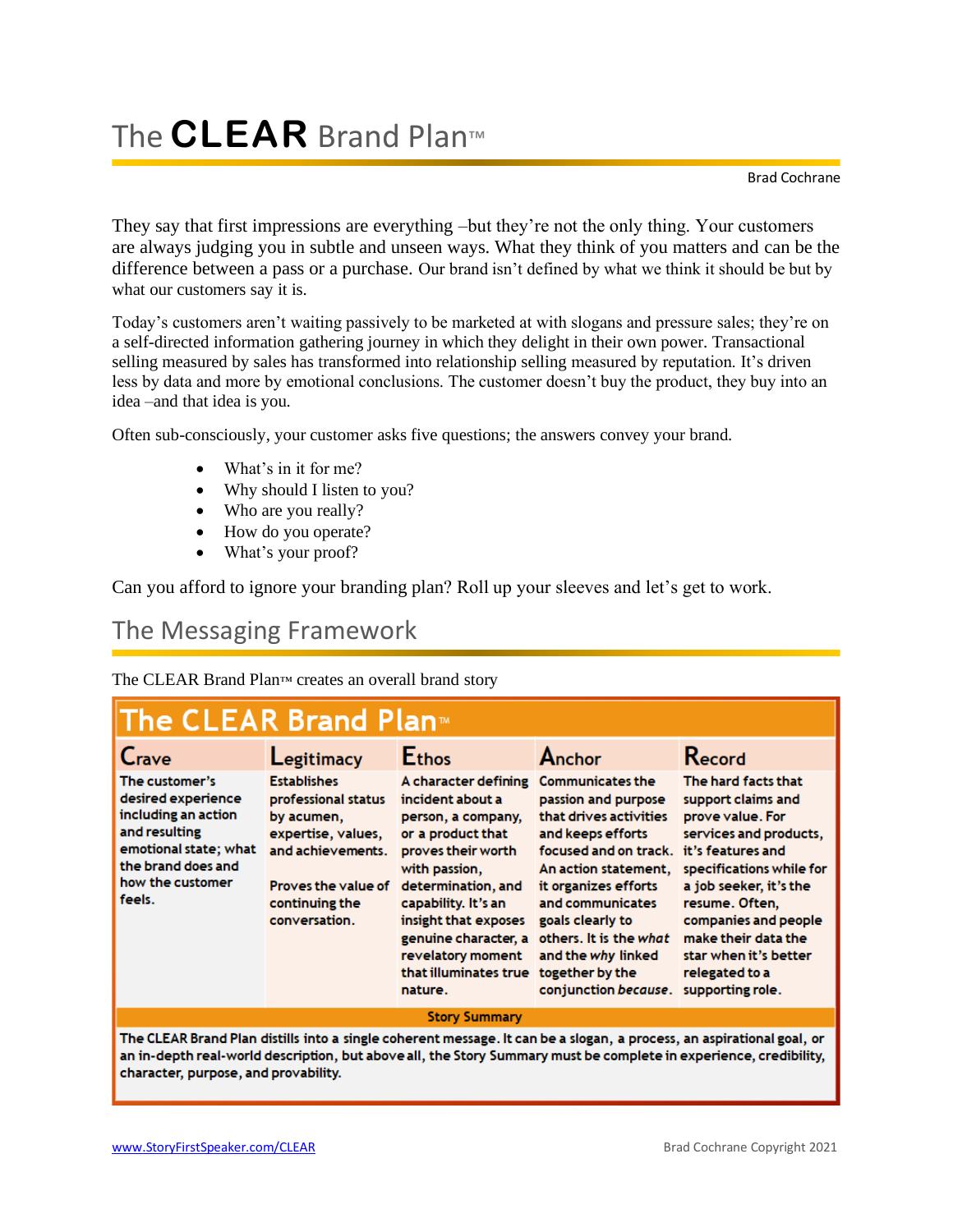### Examples

No one wants to hire a lawyer. It means trouble, expense, and anxiety. A law office should understand their client's emotional state and set a calming, competent, and confident tone.

| The Law Offices of Smith & Jones                                                                                                                                                                               |                                                                                                                                            |                                                                                                                                                                                                                                                                                                          |                                                                                                                                               |                                                                                                                                                                                                                                                                  |
|----------------------------------------------------------------------------------------------------------------------------------------------------------------------------------------------------------------|--------------------------------------------------------------------------------------------------------------------------------------------|----------------------------------------------------------------------------------------------------------------------------------------------------------------------------------------------------------------------------------------------------------------------------------------------------------|-----------------------------------------------------------------------------------------------------------------------------------------------|------------------------------------------------------------------------------------------------------------------------------------------------------------------------------------------------------------------------------------------------------------------|
| Crave                                                                                                                                                                                                          | Legitimacy                                                                                                                                 | <b>Ethos</b>                                                                                                                                                                                                                                                                                             | Anchor                                                                                                                                        | Record                                                                                                                                                                                                                                                           |
| Legal woes got you<br>stressed?<br>Let's make your<br>tomorrow better than<br>today.<br>Our approach respects Business Bureau<br>vour needs and<br>defends your rights -<br>all with a<br>compassionate smile. | The Law Offices of<br>Smith & Jones has<br>been helping<br>people like you for<br>over 25 years.<br>In fact, the Better<br>rates us an A+. | As a child, Elisabeth<br>Smith watched as an<br>unfounded lawsuit<br>nearly destroyed her<br>parents financially and<br>emotionally. She<br>learned the hard lesson<br>of staying calm, smart,<br>and steadfast while<br>standing up to the<br>schoolyard bully. It's a<br>lesson she embraces<br>today. | The Law Offices<br>of Smith and<br>Jones only exist<br>because we serve •<br>our clients by<br>vigorously<br>defending their<br>legal rights. | <b>Areas of Practice</b><br><b>Bankruptcy</b><br>٠<br><b>Family Law</b><br><b>Estate</b><br><b>Staffing</b><br>3 Offices<br>23 Attorneys<br>٠<br>3200 Years of<br>٠<br><b>Experience</b><br><b>Financial</b><br><b>Credit Cards</b><br><b>Payment Plans</b><br>٠ |
|                                                                                                                                                                                                                |                                                                                                                                            | <b>Story Summary</b>                                                                                                                                                                                                                                                                                     |                                                                                                                                               |                                                                                                                                                                                                                                                                  |
| Making your tomorrow better than today<br>The Law Offices of Smith & Jones                                                                                                                                     |                                                                                                                                            |                                                                                                                                                                                                                                                                                                          |                                                                                                                                               |                                                                                                                                                                                                                                                                  |

Juli is an experienced project manager looking for a new job. Her resume is excellent but her interviews unsuccessful. Then Juli developed her CLEAR Brand Plan™ and she's now happily working at a job she loves.

| <b>Juli Booze-Jervis</b>                                                                                                                                                                                                                                                                                                                                                                                                                                                                                                                                                                                                                                                                                                                                         |                                                                          |                                                                                                                                                                                                                                                    |                                                                                                            |                                                                                                                                                      |
|------------------------------------------------------------------------------------------------------------------------------------------------------------------------------------------------------------------------------------------------------------------------------------------------------------------------------------------------------------------------------------------------------------------------------------------------------------------------------------------------------------------------------------------------------------------------------------------------------------------------------------------------------------------------------------------------------------------------------------------------------------------|--------------------------------------------------------------------------|----------------------------------------------------------------------------------------------------------------------------------------------------------------------------------------------------------------------------------------------------|------------------------------------------------------------------------------------------------------------|------------------------------------------------------------------------------------------------------------------------------------------------------|
| Crave                                                                                                                                                                                                                                                                                                                                                                                                                                                                                                                                                                                                                                                                                                                                                            | Legitimacy                                                               | <b>Ethos</b>                                                                                                                                                                                                                                       | Anchor                                                                                                     | Record                                                                                                                                               |
| When I show up,<br>everyone breathes a<br>sigh of relief. It takes<br>humor to keep people<br>human, relaxed, and<br>productive, and<br>patience and<br>understanding to<br>coach others.                                                                                                                                                                                                                                                                                                                                                                                                                                                                                                                                                                        | CPLP with $10+$<br>years in the<br>learning and<br>development<br>field. | PMP certified and As a child, I loved<br>organizing my room, my<br>toys, and games with my<br>friends. As an adult, I<br>arrive early to meetings<br>and make sure that all the<br>chairs are organized so<br>that everyone has a place<br>to sit. | I help people<br>and projects<br>succeed<br>because<br>everyone does<br>better when<br>we're<br>organized. | • Leadership<br>• Project Management<br>• Cross-Functional<br><b>Collaboration</b><br>• Performance Gap<br><b>Analysis</b><br>• Instructional Design |
|                                                                                                                                                                                                                                                                                                                                                                                                                                                                                                                                                                                                                                                                                                                                                                  |                                                                          | <b>Story Summary</b>                                                                                                                                                                                                                               |                                                                                                            |                                                                                                                                                      |
| When I show up, everyone breathes a sigh of relief because I know that it takes humor to keep people human,<br>relaxed, and productive as well as patience and understanding to coach others. I'm Juli Booze-Jervis, PMP,<br>CPLP with 10+ years in the learning and development field. As a child, I loved organizing my room, my toys, and<br>games with my friends. As an adult, I arrive early to meetings and make sure that all the chairs are organized so<br>that everyone has a place to sit. I help people and projects succeed because everyone does better when we're<br>organized. Some of the skills I bring to you include Leadership, Project Management, Cross Functional<br>Collaboration, Performance Gap Analysis, and Instructional Design. |                                                                          |                                                                                                                                                                                                                                                    |                                                                                                            |                                                                                                                                                      |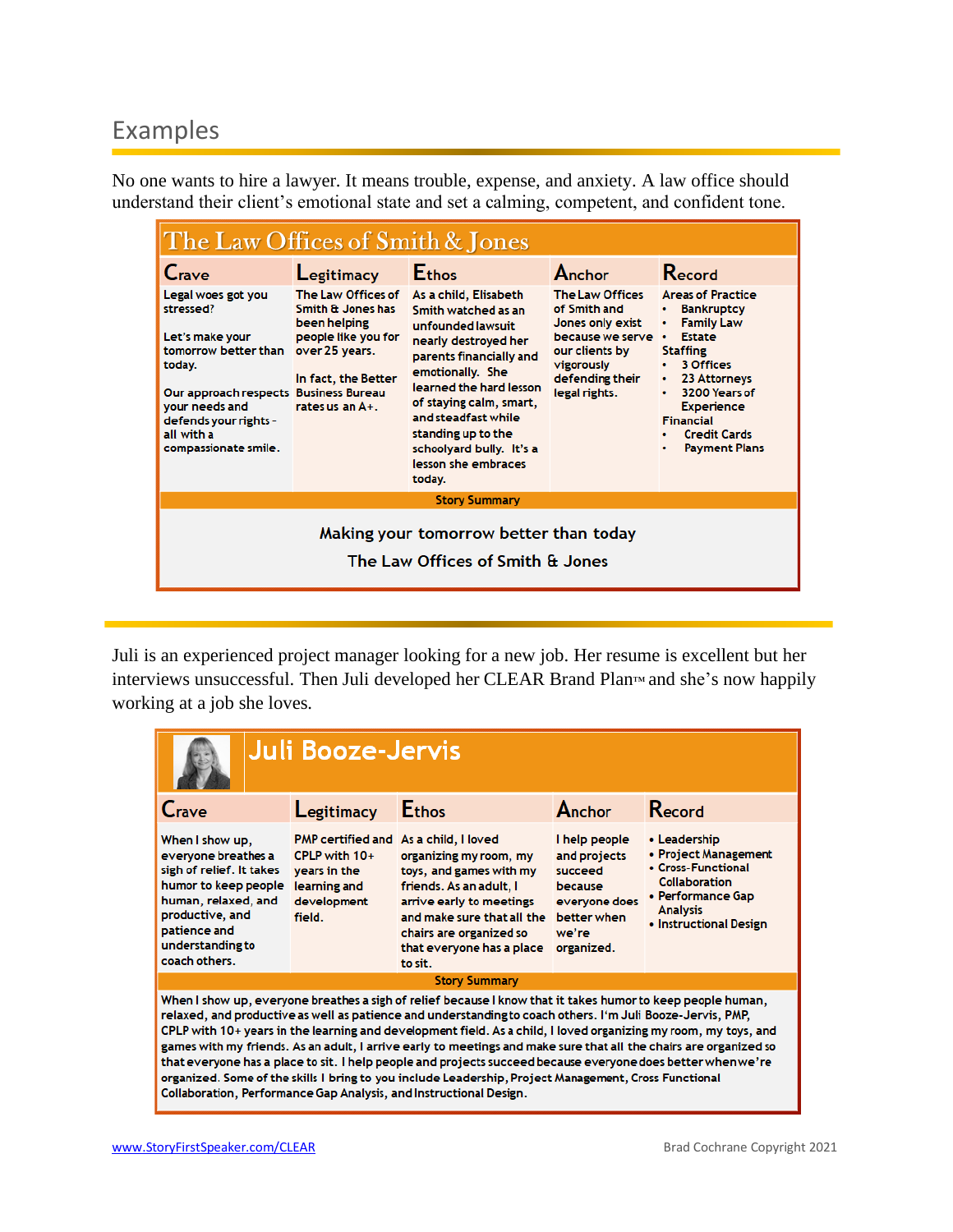## Write Your Brand Plan

| The <b>CLEAR</b> Brand Plan <sup>™</sup> |            |                      |               |               |
|------------------------------------------|------------|----------------------|---------------|---------------|
| <b>Crave</b>                             | Legitimacy | <b>Ethos</b>         | <b>Anchor</b> | <b>Record</b> |
|                                          |            |                      |               |               |
|                                          |            |                      |               |               |
|                                          |            |                      |               |               |
|                                          |            |                      |               |               |
|                                          |            |                      |               |               |
|                                          |            |                      |               |               |
|                                          |            |                      |               |               |
|                                          |            |                      |               |               |
|                                          |            |                      |               |               |
|                                          |            |                      |               |               |
|                                          |            |                      |               |               |
|                                          |            |                      |               |               |
|                                          |            |                      |               |               |
|                                          |            |                      |               |               |
|                                          |            |                      |               |               |
|                                          |            |                      |               |               |
|                                          |            |                      |               |               |
|                                          |            |                      |               |               |
|                                          |            | <b>Story Summary</b> |               |               |
|                                          |            |                      |               |               |
|                                          |            |                      |               |               |
|                                          |            |                      |               |               |
|                                          |            |                      |               |               |
|                                          |            |                      |               |               |
|                                          |            |                      |               |               |
|                                          |            |                      |               |               |
|                                          |            |                      |               |               |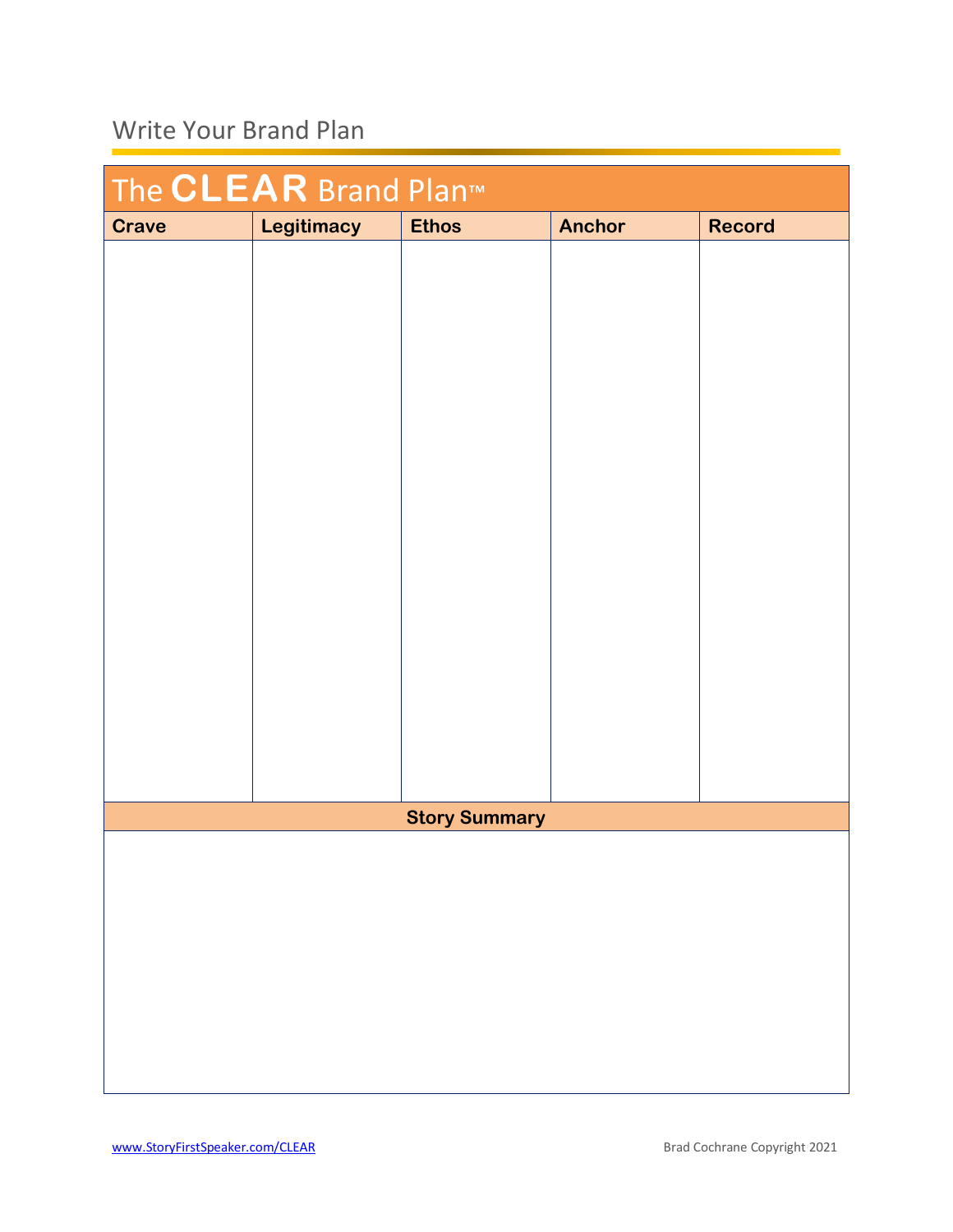# **Bonus Takeaway**

With the CLEAR Brand Plan<sup> $TM$ </sup> in place, it's time to introduce your brand and encourage engagement. Remember, unless your customer responds in a meaningful way, you aren't marketing correctly.

### The Invitation

*To catch more fish, you need good bait.* -Taj Mahal, musician

In today's world of too much information and too little time, the brain has become an efficient sorting machine that turns away most incoming messages. The right invitation cuts through the clutter and proves to the brain that we are worth investing scarce time.

Marketers often use a *Hook* to draw customers in but think about the Invitation as *Bait* that attracts. Offer a different perspective or unlock a secret. Stimulate aspirations or intrigue with a puzzle. The Invitation is integral to the brand and not merely an attention-getting trick.

An Invitation can be a headline or a question, a picture or paragraph. The purpose isn't to explain everything but lead customers into a conversation. It's closely aligned with the Crave column because it speaks directly to your customer's question "What's in it for me?"

| Law Offices of Smith & Jones | Juli Booze-Jervis, Project Manager   Morton Salt       |  |
|------------------------------|--------------------------------------------------------|--|
| Legal woes got you stressed? | When I show up, everyone<br>breathes a sigh of relief. |  |

#### Write Your Invitation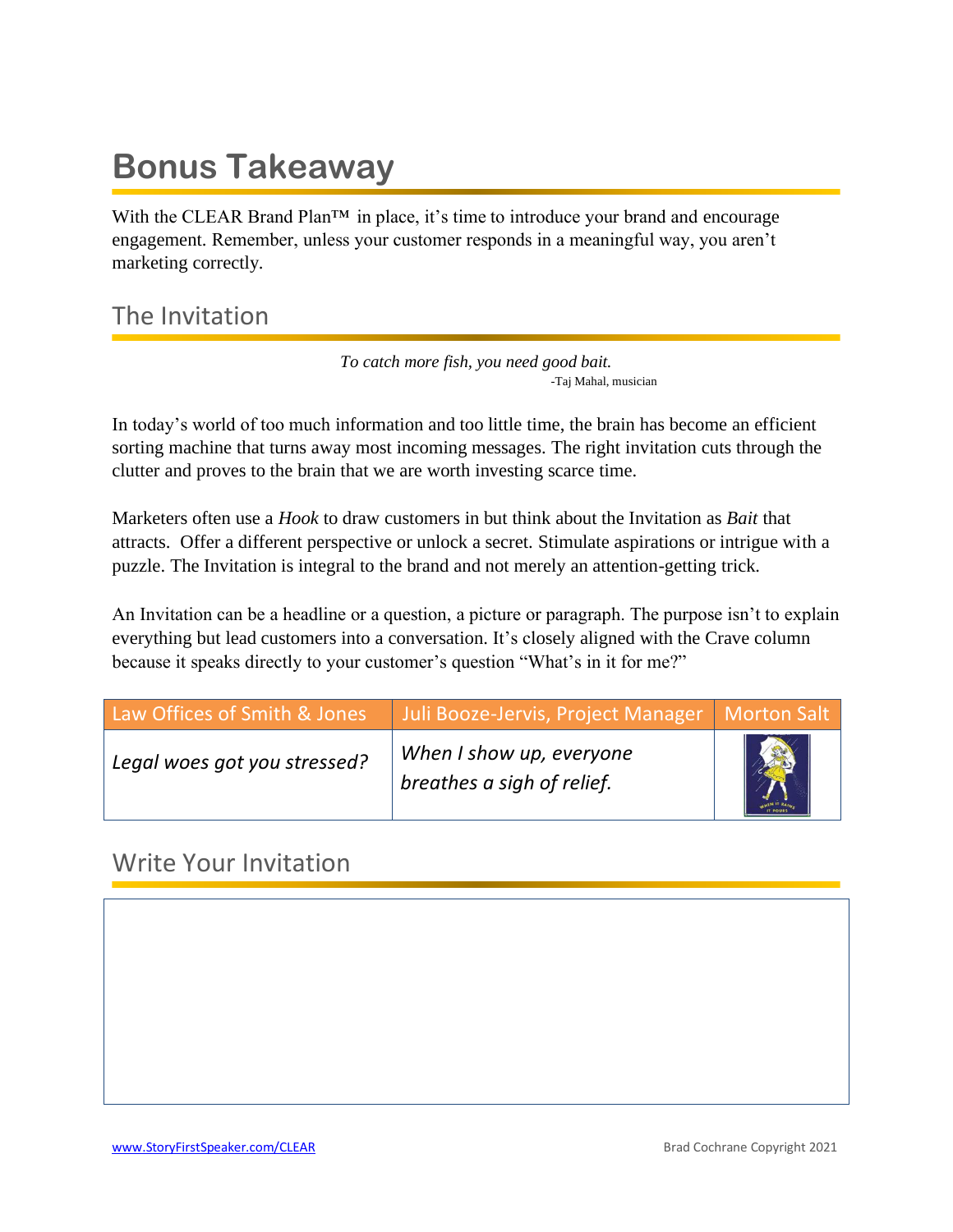#### The Call-to-Action

*"If you don't know where you're going, you'll never get there."* --Yogi Berra, philosopher

On the other end, the Call-to-Action is frequently overlooked. Your customer wants to know the next step and if it's missing, will feel they've wasted their time.

Marketing today isn't a traditional one-way monologue but rather an ongoing conversation with the customer. It's not necessarily about the sale but rather a way to keep the conversation going through a series of incremental actions. In a general sense, it's a direction to Learn More, Try, or Buy.

The biggest mistake marketers make is using a vague, weak Call-to-Action or even omit it. Make it clear, concise, and specific as well as directing an immediate action for a better outcome.

Examples

- **Return this no-obligation card today for your no-cost guide.**
- **Your Free Trial starts now. Click here.**
- **Space is limited so sign up today by clicking here.**

| Law Offices of Smith & Jones  | Juli Booze-Jervis, Project Manager   Morton Salt |              |
|-------------------------------|--------------------------------------------------|--------------|
| Call us anytime of the day or | May I schedule an informational                  | Buy at your  |
| night at 555-1212             | interview Tuesday at 10AM?                       | local grocer |

Write Your Call-to-Action